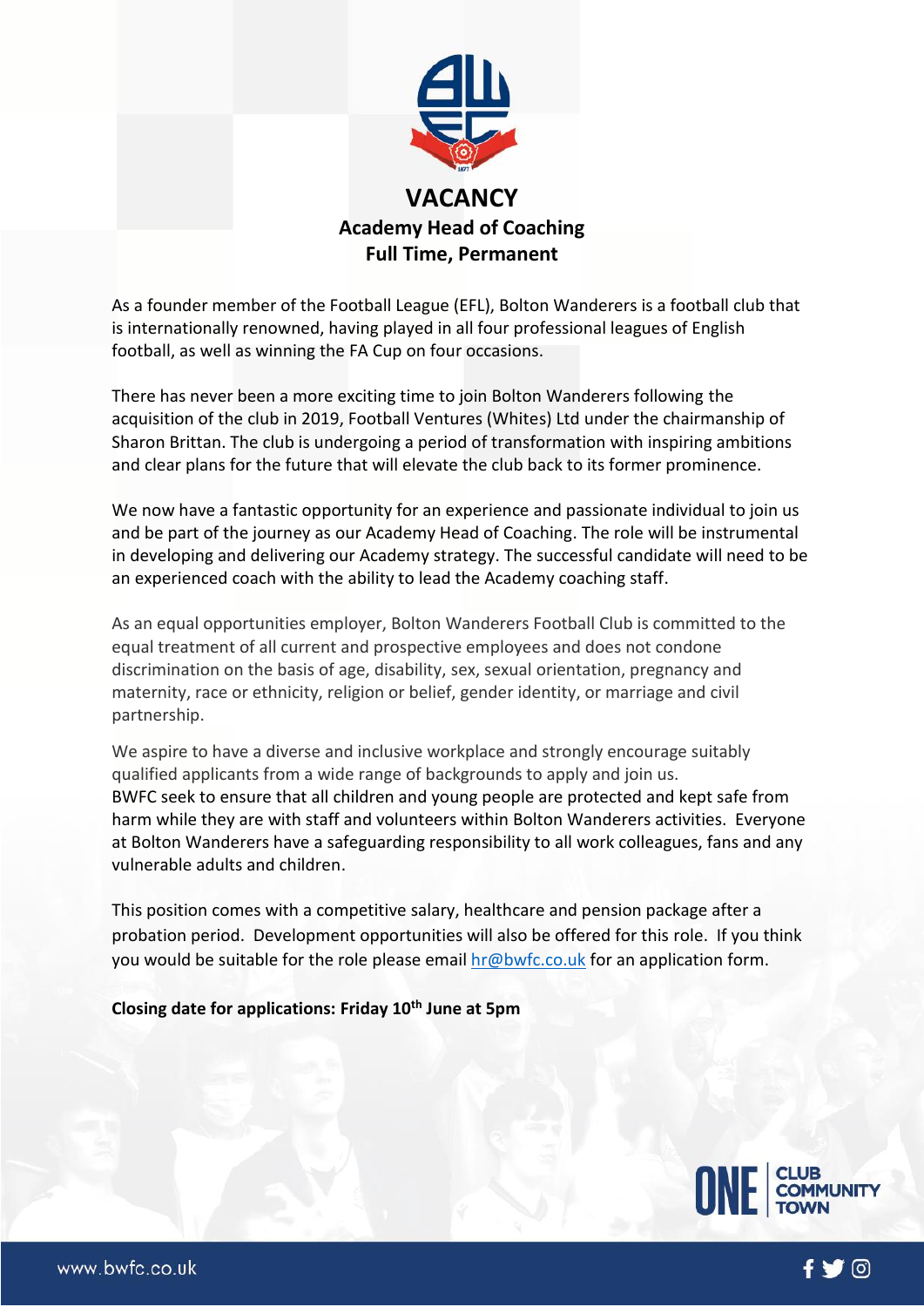

# Job Description

| <b>Job Title</b>    | Academy Head of Coaching Contract Type |                                        | Full Time / Permanent         |
|---------------------|----------------------------------------|----------------------------------------|-------------------------------|
| <b>Reporting To</b> | Head of Academy                        | <b>Department</b>                      | Academy                       |
| Location            | <b>Lostock Training Ground</b>         | <b>Responsible for (if</b><br>manager) | <b>Academy Coaching Staff</b> |

### **Role Purpose**

To manage and lead Bolton Wanderers' Academy coaching staff in the delivery of the coaching to all levels of the Academy.

#### **Main areas of responsibility**

- Oversee the effective delivery of the Academy coaching curriculum
- Oversee the implementation of the coaches' competency framework and shaping and influencing CPD training programmes targeting coaches as they work through their coaching pathway
- Ensure that all coaching staff hold and are up-to-date in regards to their qualifications and CPD relevant to their role in the Academy
- Take ownership of and ensure that the Academy's Coaching Programme is delivered consistently throughout the Development Phases in line with the playing and coaching philosophy of the Academy
- Ensure that the first-team coaching and playing philosophies permeate down and through the academy development phases and age groups
- Contribute, develop and maintain the Academy Performance Plan (APP) annually to ensure its effectiveness in achieving the football coaching category's desired outcomes
- Support the workforce model that aligns with the Football League rules in identifying and deploying coaching staff in specific roles and phases within the academy



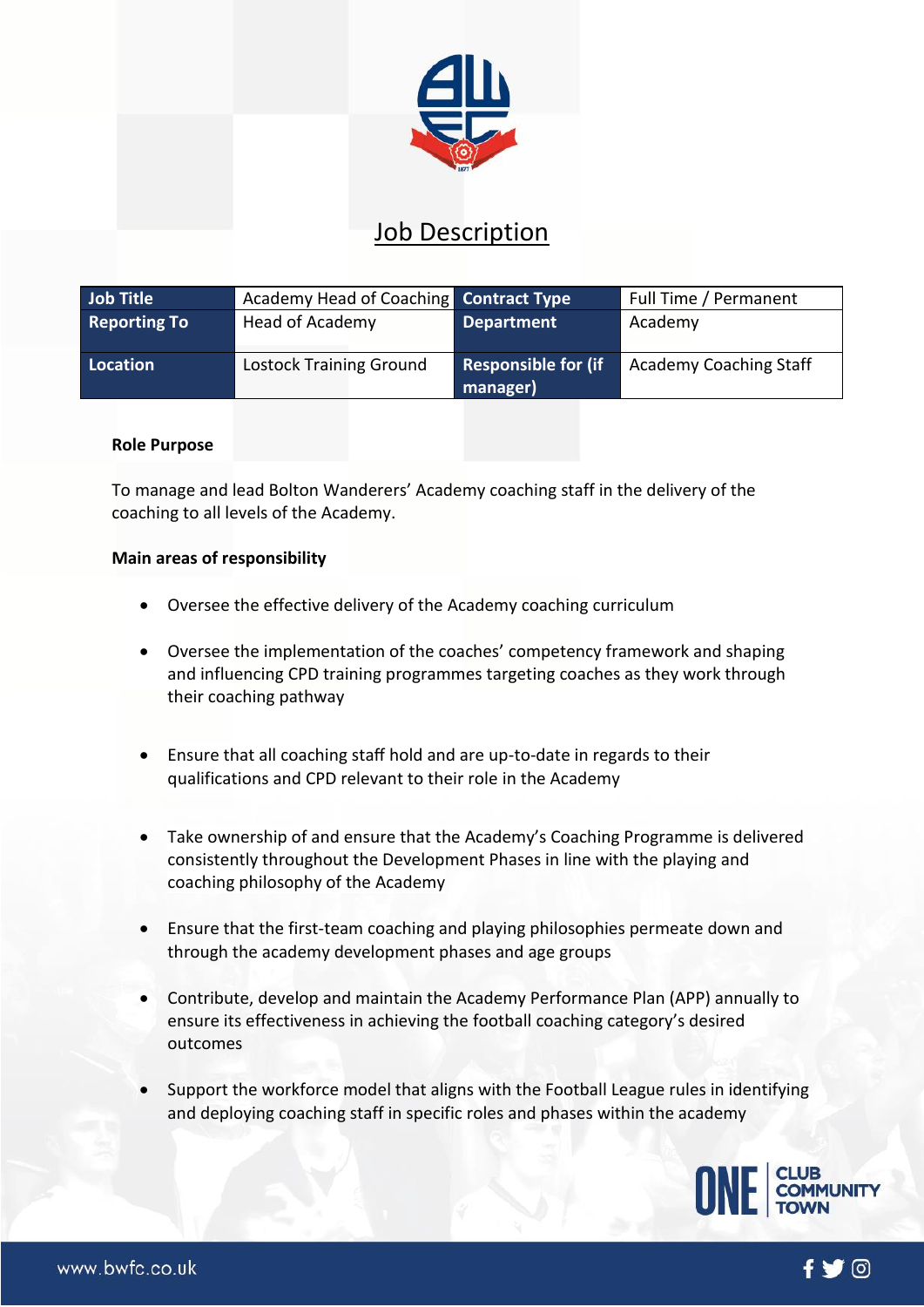

- Take the lead role in departmental planning for coaching that links to academy objectives and creating individual action plans to help achieve those objectives
- Deliver against the EPPP outcomes in relation to planning, reporting and uploading data into the PMA to meet with regulation and ISO benchmarking
- To attend relevant external meetings including EFL, LFE, Premier League and FA meetings
- Contribute to Academy Management Team and Technical Board meetings where needed, leading and guiding on aspects relating to coaching and delivery
- BWFC seek to ensure that all children and young people are protected and kept safe from harm while they are with staff and volunteers within Bolton Wanderers activities. Everyone at Bolton Wanderers has a safeguarding responsibility to all work colleagues, fans and any vulnerable adults and children
- Be an ambassador of the Group, providing excellent customer service at all times whilst portraying a professional image
- Perform other duties as required, which are considered relevant to the post and to the objectives of the Group as identified by the Head of Academy, First Team Manager and Technical Performance Director
- Treat all colleagues as customers ensuring respectful positive outcomes across communications.
- Adhere to and abide by all BWFC policies, procedures and guidelines especially remembering responsibilities to others under Equal Opportunities, Health and Safety, Equality and Diversity
- This post is subject to a DBS disclosure